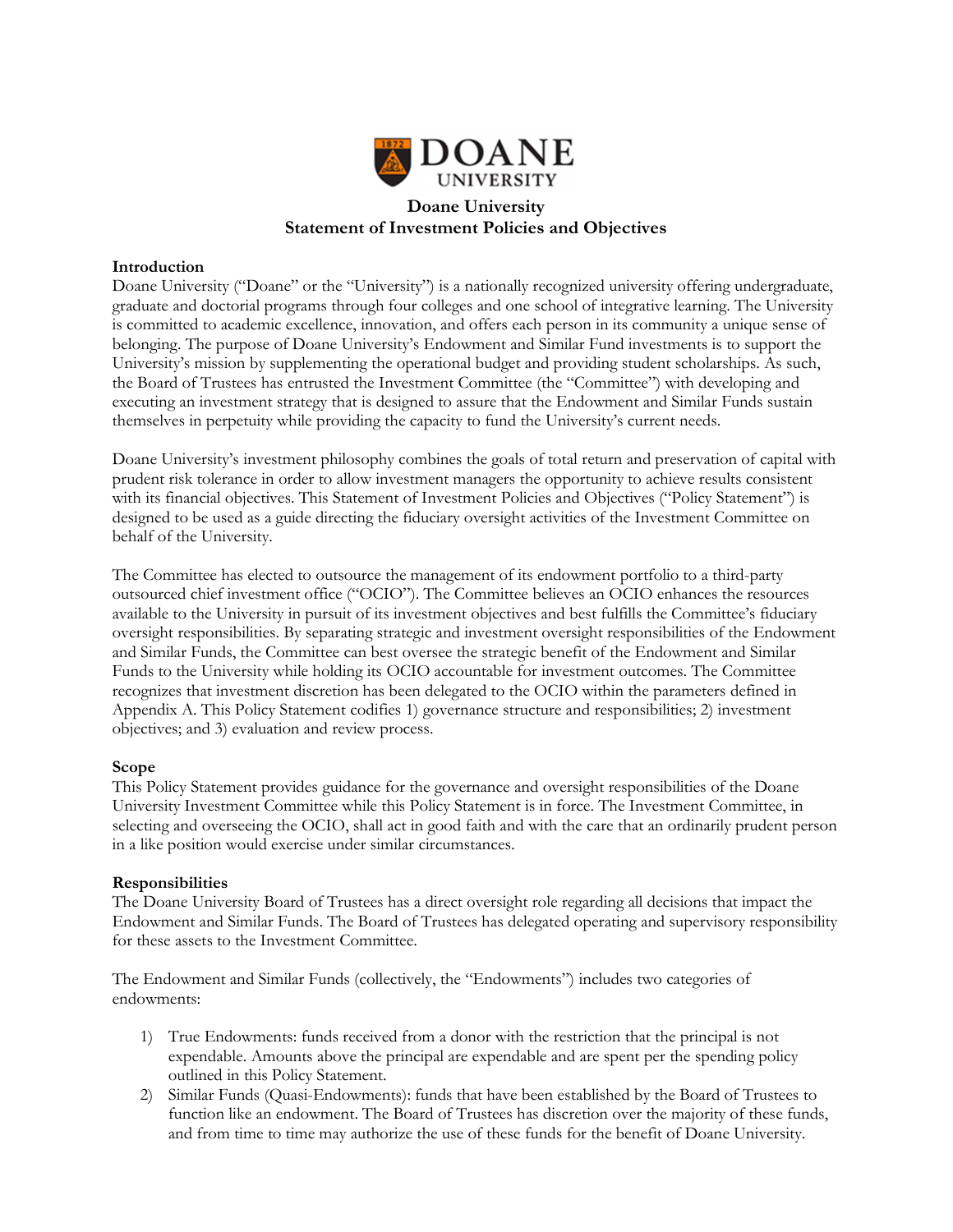The Investment Committee recognizes the responsibility to ensure that assets available for investment are managed:

- Exclusively for the benefit of the University and its mission.
- Prudently and in full compliance with all policies, applicable laws, and regulations. Doane and the financial service professionals it retains shall abide by all federal and state regulations as well as any binding restrictions required by donors related to particular gifts.
- Effectively, so as to enhance the long-term viability of the University.

The Investment Committee's responsibilities include:

- Establishing and periodically reviewing this Statement of Investment Policies and Objectives.
- Selecting, managing, retaining and dismissing outside professionals (e.g. the OCIO).
- Communicating the major duties and responsibilities of the OCIO to whom specific responsibilities have been delegated.
- Monitoring the OCIO's performance on a formal basis, conforming to a predetermined calendar while staying abreast of the OCIO's activities on an informal basis throughout the year.
- Evaluating performance measurement characteristics against benchmarks.
- Monitoring liquidity and risk, establishing appropriate reserves in collaboration with Doane Finance and Administration, and evaluating those amounts annually for rebalancing or as necessary to align with strategic planning of the University.
- Periodically reporting to the Board of Trustees on performance, as well as any other substantive matters.
- Evaluating and approving deviations from this Statement of Investment Policies and Objectives.

The Outsourced Chief Investment Office's responsibilities include:

- Engaging with the Investment Committee in ways consistent with this Statement of Investment Policies and Objectives.
- Managing the Endowments in accordance with the management agreement and other governing documents entered into by Doane University and the OCIO.

# Conflicts of Interest

Members of the Investment Committee are charged with the responsibility for recommendations and decisions that in their judgment best serve the long-range interest and objectives of the University and Endowments.

From time to time, the Investment Committee may consider matters in which members of the Committee, or persons affiliated with them, have a direct or indirect financial interest. In order to resolve any questions of conflict of interest, whether real or apparent, the Committee shall adhere to the following procedures:

- Members of the Committee shall disclose to the Board of Trustees any relevant facts that might give rise to a conflict of interest with respect to any matter to be considered by the Committee.
- Members so affected shall abstain from the Committee discussion of any such matters, unless the Committee specifically requests information from them.
- If requested to do so by any other Member of the Committee, the affected Members must withdraw from the meeting during the Committee's deliberations.
- Under normal circumstances, Members or Staff may not be a director of or be employed by firms managing investments for the Investment Funds.
- Members will be required to sign a Conflicts of Interest disclosure statement annually.

### Investment Objectives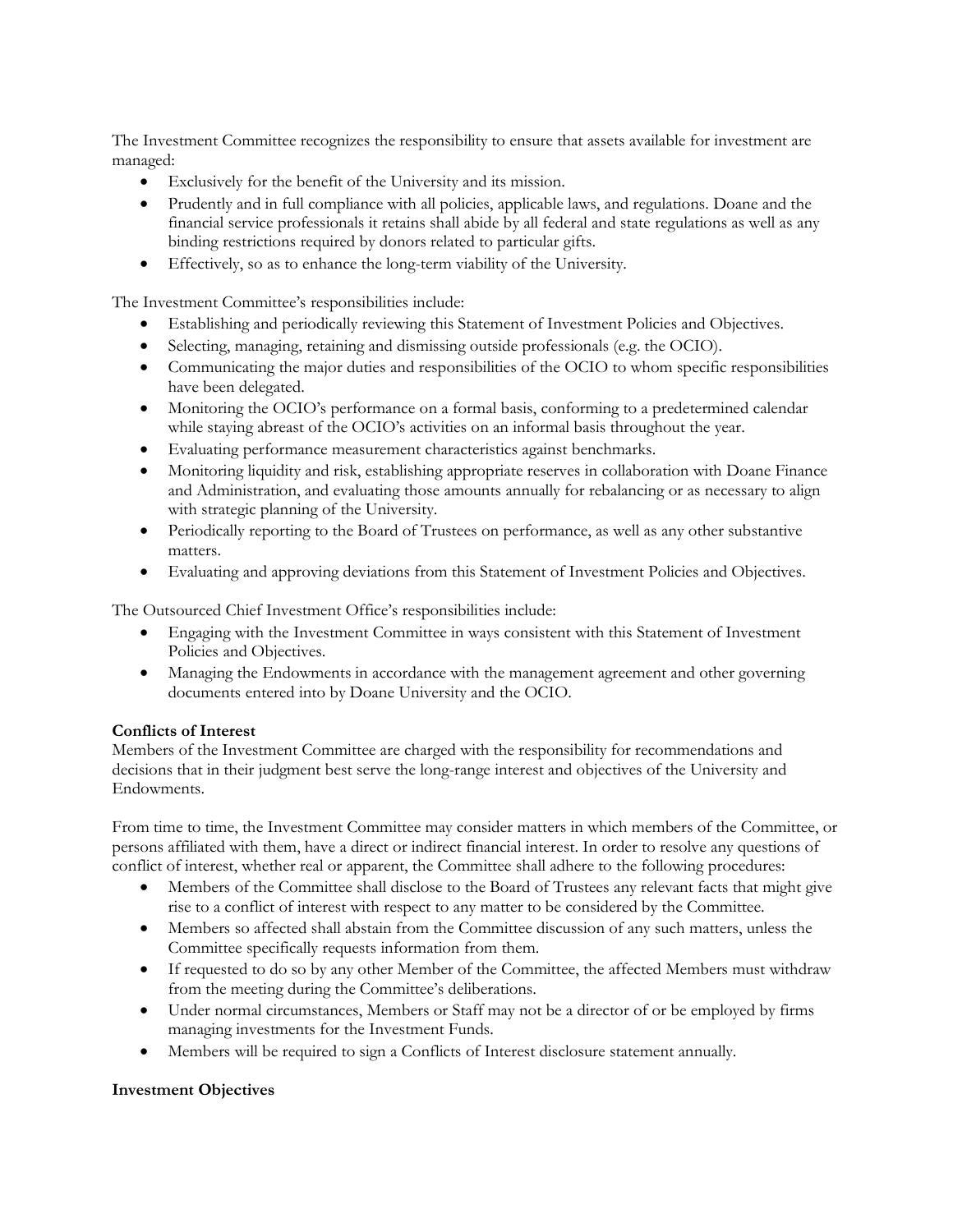Clearly defined investment objectives are necessary and appropriate to properly measure and evaluate the success of the investment program. The Committee has agreed upon the following investment objectives which take three dimensions into consideration: return expectations, risk tolerance, and liquidity:

- The primary return objective of the Endowments is to achieve a total rate of return, over rolling tenyear periods, which exceeds the rate of inflation (as measured by the Consumer Price Index) by five percentage points (500 basis points) per year on average, net of all fees and expenses.
- The secondary return objective of the Endowments is to outperform the passive portfolio representative of the asset allocation of the Endowments, over rolling five-year periods, net of all fees and expenses.
- The tertiary return objective of the Endowments is to rank in the top quartile of university peers as represented by the annual NACUBO Survey of Endowments and comparable OCIO firms, over rolling five-year periods, net of all fees and expenses.
- The Committee recognizes the tradeoff between maximizing long-term returns and the likelihood of periodic market declines in pursuit of that objective. Assets should be diversified to reduce the probability of excessive performance volatility and to protect against large investment losses. The Committee is willing to accept a risk posture in the asset allocation of the Endowments that could lead to short-term declines in market value of 20% to 30%.
- The Endowment and Similar Funds have different liquidity requirements based on the extent of the Board of Trustee's discretion and donor perpetuity restrictions. Despite this, the Endowments are invested for the long-term and shall have commensurate liquidity in terms of both the portfolio and the University's access to its capital. The Committee views portfolio liquidity as a function of the pursuit of the Endowments return and risk objectives. Access to the Endowments should be appropriate to meet the University's operating support needs while enabling the OCIO to invest in pursuit of the other enumerated objectives.

# ESG Considerations

The Investment Committee has agreed upon a framework that integrates environmental considerations into the management of the Endowments in a way that aligns with the Committee's fiduciary duty to manage the Endowments in line with the investment objectives laid out in this Policy Statement. The Endowments shall make no new direct fossil fuel investments, defined as public or private companies that own fossil fuel reserves, or extract or provide services related to the extraction of fossil fuels.

### Spending Policy

The spending policy of the True Endowment is to expend up to a maximum of 5% of the three-year December 31st moving average of the unitized market value of the fund. This policy is designed to maintain a predictable contribution to the operations of the University regardless of the return to the fund in any one year.

The spending policy of the Similar Funds is to expend up to a maximum of 5% of the four-quarter moving average of the unitized market value of the fund.

The Committee will review this spending policy annually to ensure its continued appropriateness in light of the University's objectives, financial performance, and market environment.

### Evaluation & Review Process

The Committee seeks to engage with the OCIO on a regular basis and in a way which furthers the Committee's understanding of the OCIO's work on the University's behalf. As such, the Committee has the following expectations of its members and the OCIO:

- The OCIO shall attend annual, in-person meetings on Doane University's campus.
- Members shall participate in OCIO-hosted events, both in person and telephonically, which could include quarterly performance calls and investor conferences.